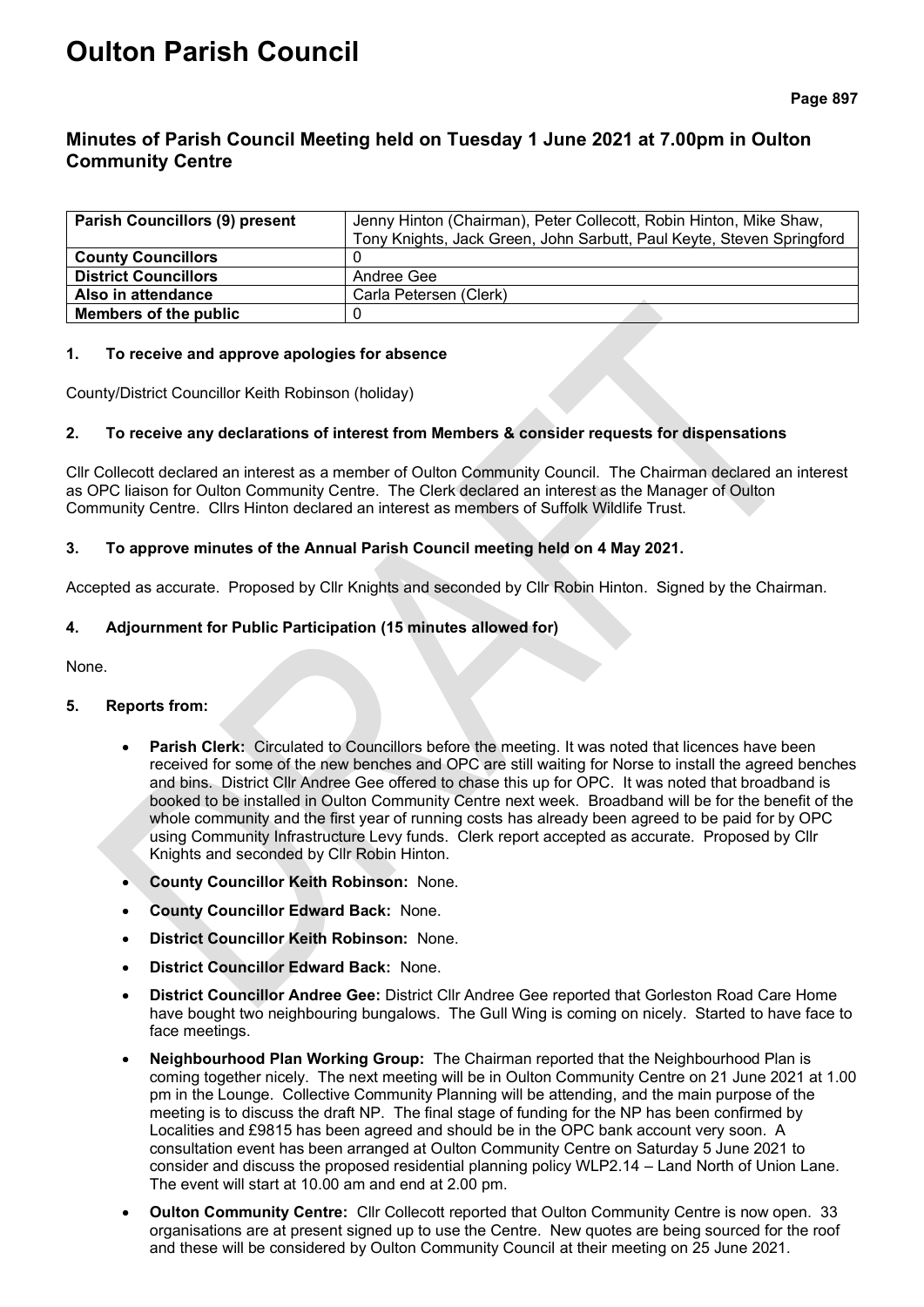• **St Michael's Church:** None.

#### **6. Highways:**

#### • **To receive a report on outstanding highways issues**

Cllr Knights reported that he and Cllr Robin Hinton had been researching suitable locations for the new SID. These locations will be forwarded to County Cllr Keith Robinson for his comments.

Cllr Knights reported that three residents on Fallowfileds had been in touch with him regarding the 4 speed humps on Fallowfileds. The speed humps were installed in approximately 1982/83 in preparation for when the new school was going to be built on Fallowfileds. However, the school is no longer going to be built and the land is now being built upon with houses. A suggestion was given that perhaps the speed hump entering Fallowfileds could be kept and the next two could be removed and the final one kept. County Cllr Keith Robinson will be contacted.

Cllr Robin Hinton reported that workers from the Otium Centre are parking approximately  $6 - 7$ vehicles on Somerleyton Road which causes difficulties for those living on Somerleyton Road to exit their driveways.

# • **To receive Speed Indicator Device (SID) results**

Cllr Knights and Cllr Robin Hinton updated those present on the latest SID results which have been downloaded off the new SID. A total of 134,080 vehicles have been recorded on Oulton Street (southbound) from 27 April 2021 to 25 May 2021. The speed results clearly show that there is a need for the Police to put in a speed camera. The Chairman thanked Cllr Knights and Cllr Robin Hinton for looking after the two SIDs, preparing the reports and the graphs.

District Cllr Gee left 8.05 pm.

#### **7. Planning**

# • **To receive new planning applications and make comment**

**DC/2125/FUL** 64 Dunston Drive, Oulton. Details of the planning application had been circulated to Councillors before the meeting. It was unanimously agreed that there were no objections to the application.

**DC/21/2066/FUL** The Grange, Oulton. Details of the planning application had been circulated to Councillors before the meeting. It was unanimously agreed that there were no objections to the application.

**DC/21/2067/LBC** The Grange, Oulton. Details of the planning application had been circulated to Councillors before the meeting. It was unanimously agreed that there were no objections to the application.

**DC/21/2459/FUL** The Lodge, Camps Heath. Details of the planning application had been circulated to Councillors before the meeting. It was unanimously agreed that there were no objections to the application.

**DC/21/2447/FUL** 6 Sands Lane, Oulton. Details of the planning application had been circulated to Councillors before the meeting. The application had only just been received and Councillors agreed that they needed more time to make enquiries. PC comment will be submitted before the closing date of 16 June 2021.

# • **To receive results and updates on outstanding applications**

**DC/21/1186/FUL** Permitted 05/05/21

**DC/21/1423/FUL** Permitted 17/05/21

**DC/21/1247/FUL** Permitted 17/05/21

**DC/21/1522/FUL** Permitted 19/05/21

Cllr Sarbutt left at 8.30 pm.